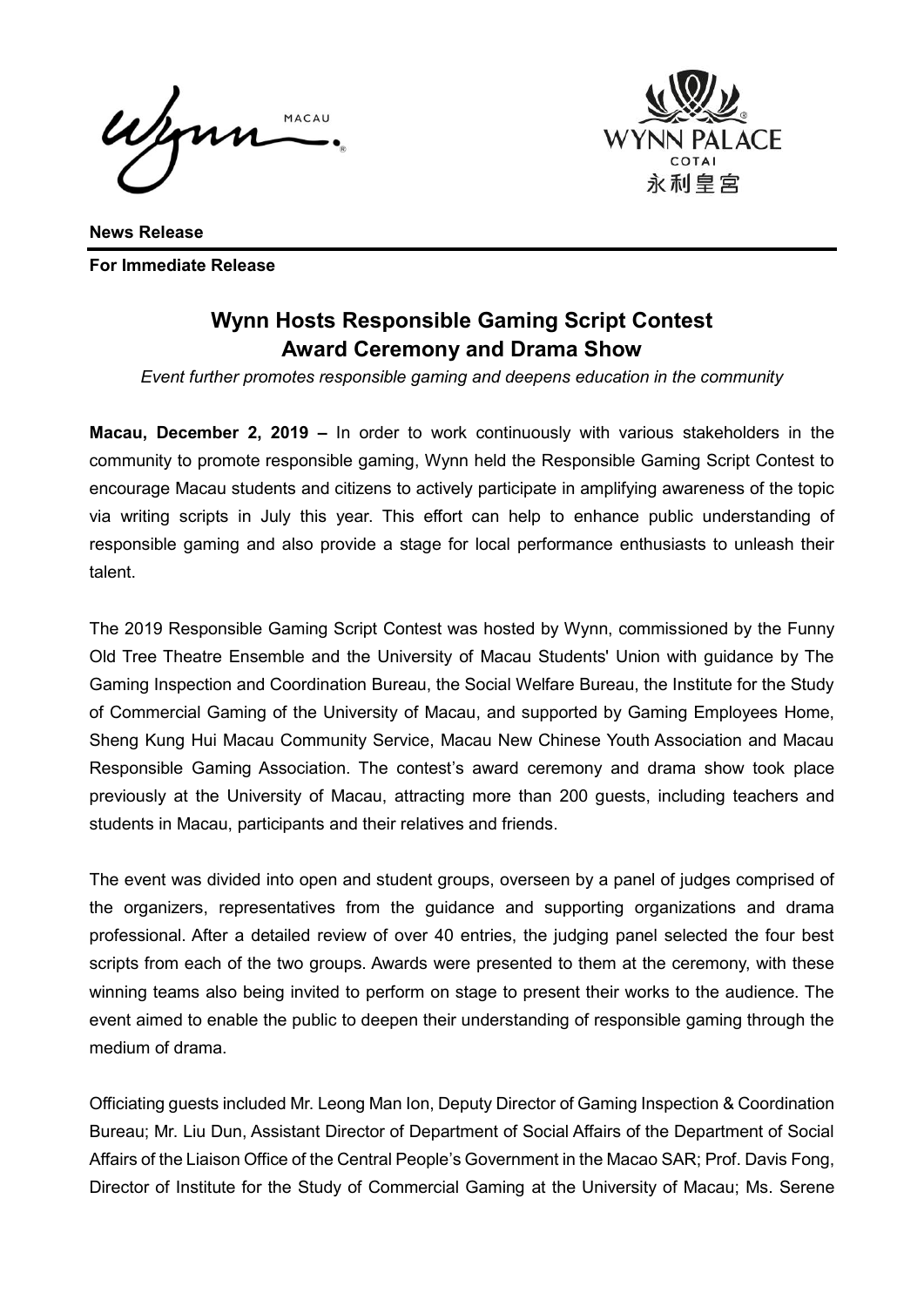



Chan, Head of Research and Investigation Department of Gaming Inspection & Coordination Bureau; Ms. Bonnie Wu, Division Head of Problem Gambling Prevention and Treatment Division of Social Welfare Bureau; Ms. Vong Iut Peng, Head of Division of Students Support Institution of Higher Education Bureau; Mr. Chan Ngai Hong, Director of Centre of Moral Education of Education and Youth Affairs; Ms. Linda Chen, Vice Chairmen and Executive Director of Wynn Macau, Limited; Mr. Billy Song, President of Macau Responsible Gaming Association; Mr. Posso Ip, Unit in Charge of S.K.H. Gambling Counseling and Family Wellness Centre (Macau); Mr. Pak Kin Pong, Supervisor of Integrated Services Centre of Macao Gaming Industry Employees Home; and Ms. Carmen Sin, Vice Chair of Gambling Prevention Committee of Macao New Chinese Youth Association.

Wynn hopes to gain a deeper understanding of young people's knowledge of responsible gaming in Macau through the creative platform of scriptwriting and stage performance, which will also help the company to promote responsible gaming to all walks of life in the community. In the future, Wynn will continue to organize and participate in various education and promotion activities in the community, highlighting the message and importance of responsible gaming to the public and visitors to enhance the sustainable and healthy development of the gaming industry in Macau.

– Ends –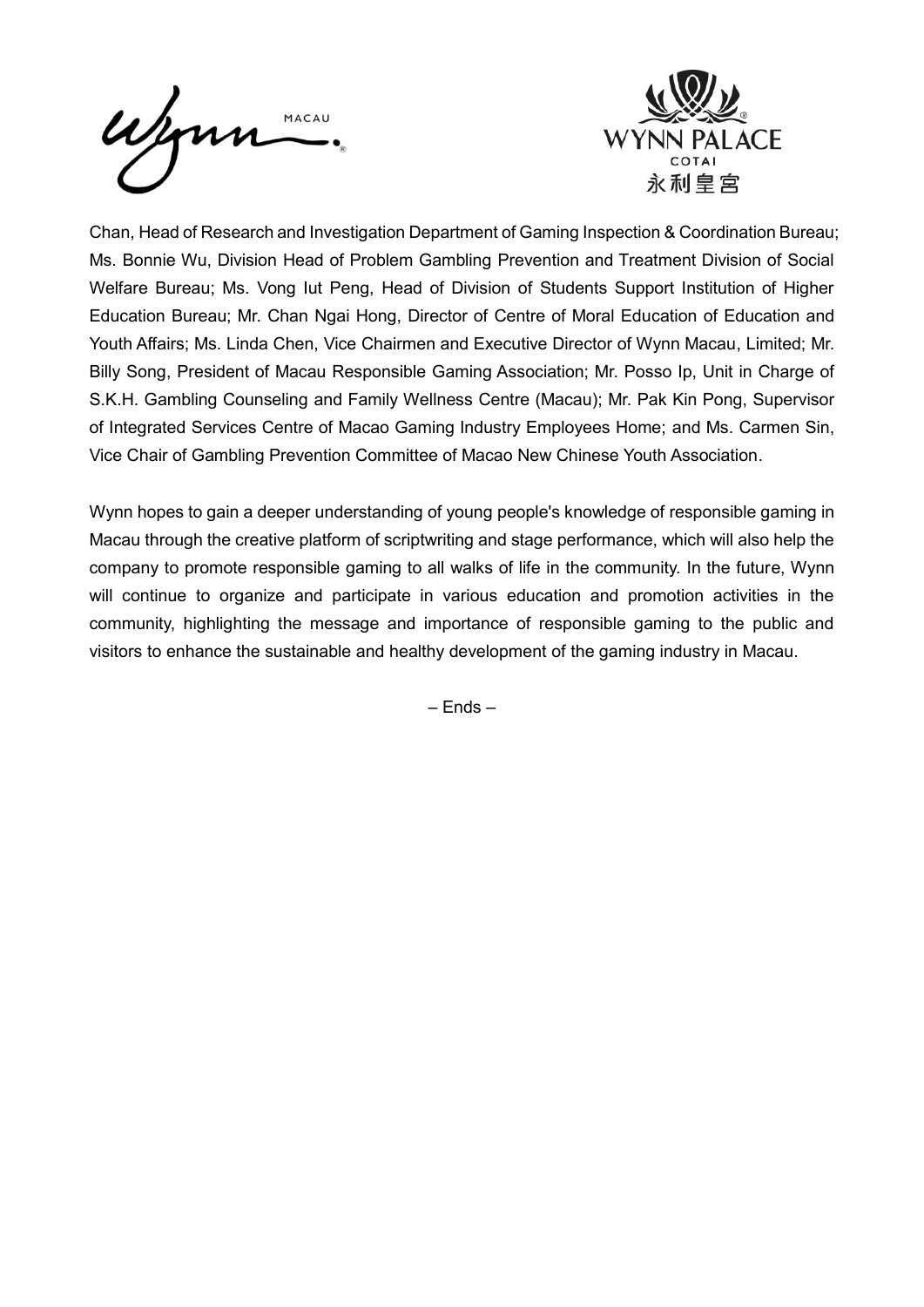Wynn MACAU



**Photo caption:** 



Wynn holds the Responsible Gaming Script Contest to encourage Macau students and citizens to actively participate in amplifying awareness of the topic via writing scripts.



The 2019 Responsible Gaming Script Contest attracts more than 200 guests, including teachers and students in Macau, participants and their relatives and friends.